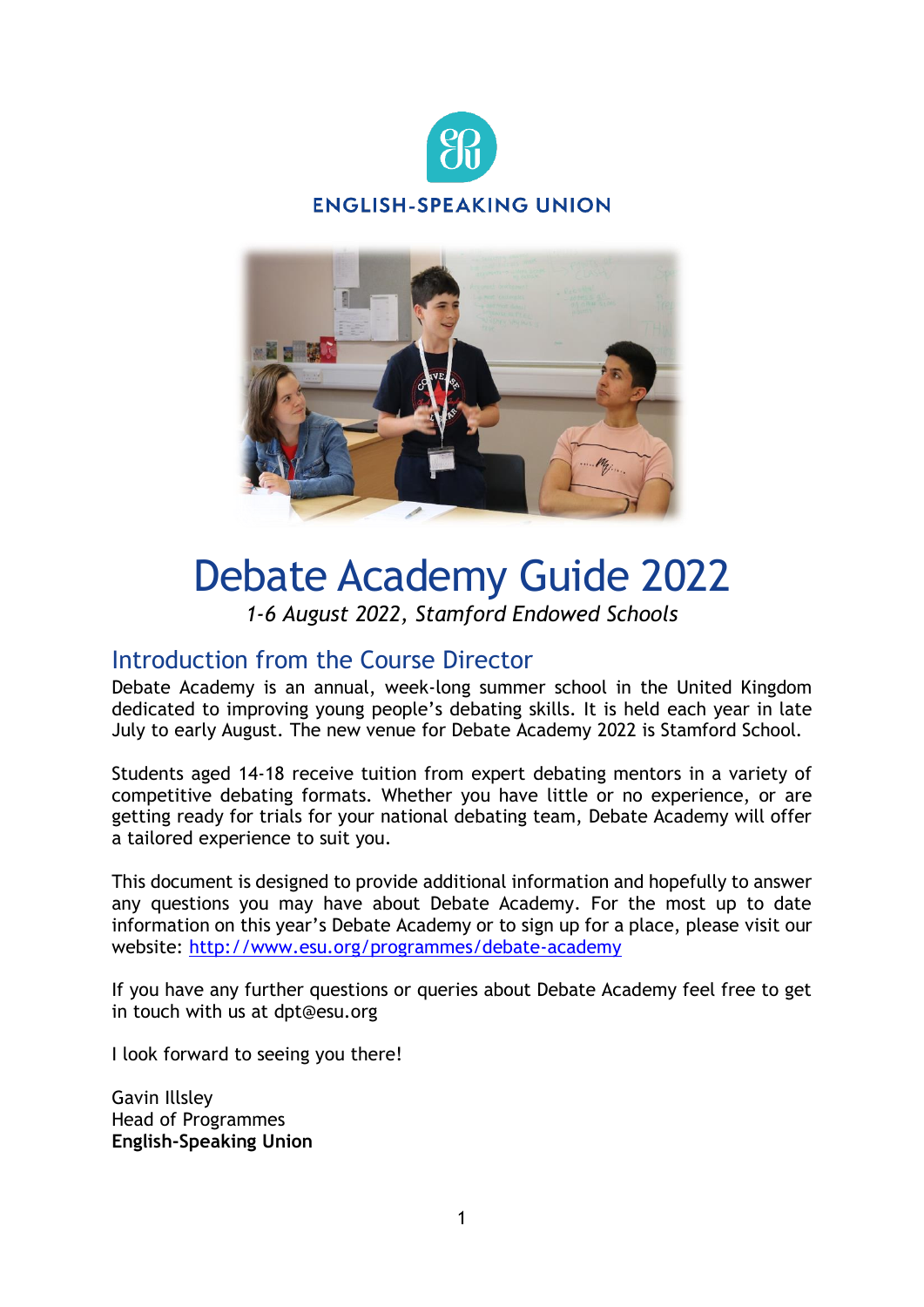## **Contents**

| Learning at Debate Academy |   |
|----------------------------|---|
| Which 'Track' is for Me?   |   |
| Which 'Stream' is for Me?  | 5 |
| Living at Debate Academy   |   |
| Applying to Debate Academy |   |



*Students and staff at Debate Academy 2019, Uppingham School*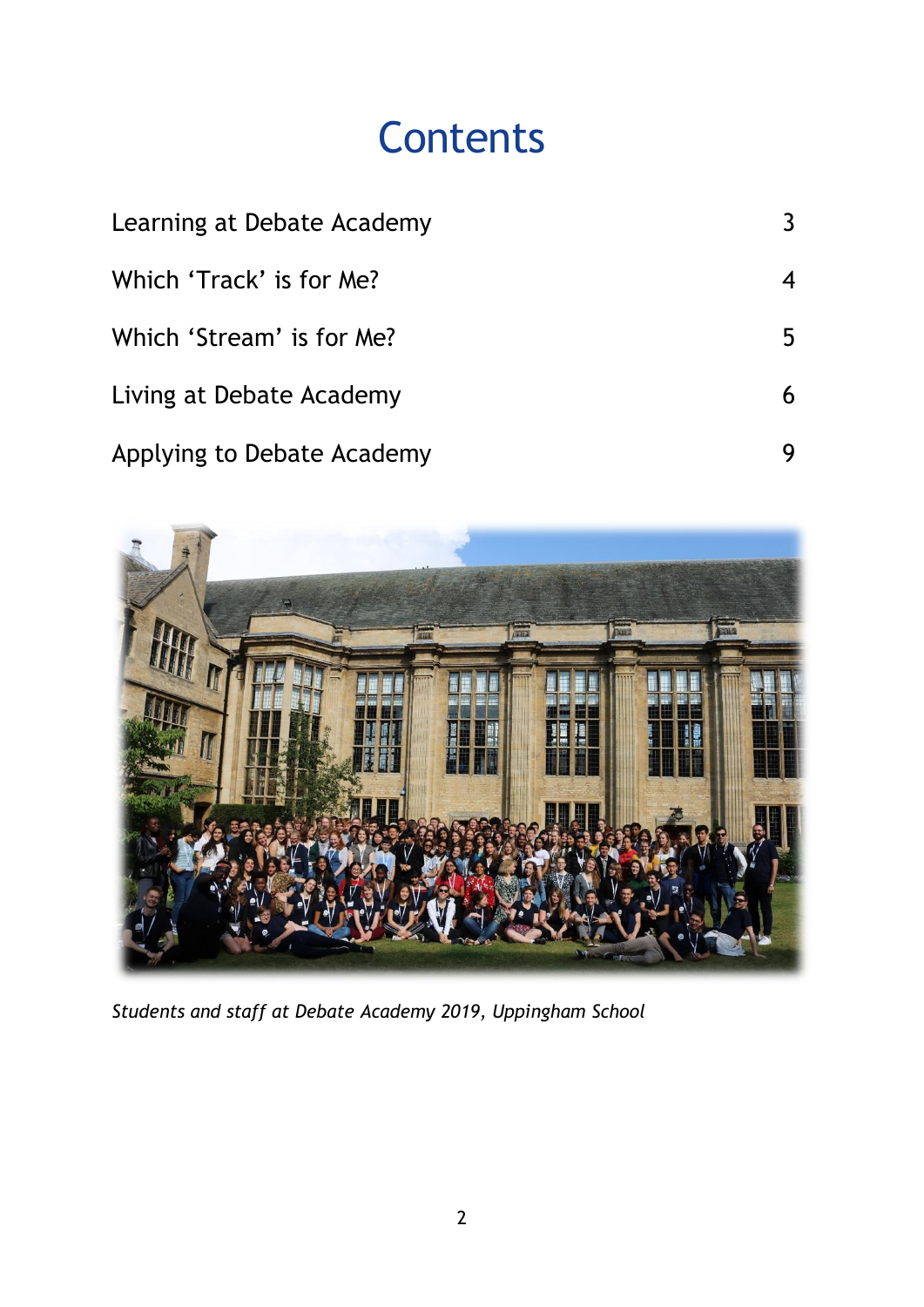### Learning at Debate Academy



At Debate Academy you will receive expert tuition on debating from some of the best debaters in the country. You will get the chance to discuss world issues, sharpen your analytical, reasoning and public speaking skills, and spar with other students from all over the world in competitive debates.

Debate Academy offers two different tracks through the week, Mixed Formats and World Schools. The Mixed Format track is split into separate streams with classes for beginners, intermediates and advanced students. The World Schools track is for those with prior debating experience and is not open to beginners.

Every full day, students will have six hours of teaching that will consist of a mix of practice debates, skills-oriented exercises and games or focused topic-based seminars tailored to your experience level. Class sizes will be under 25 to maximise each student's ability to participate in sessions and get the most out of the experience. Every student will get the opportunity to participate in eight debates across the week regardless of stream and receive detailed feedback on your

speeches from our mentors, as well as watching two show debates. At the end of the week you should feel more confident in public speaking, constructing arguments and engaging in topical issues.

As well as classes and debates against your peers, Debate Academy offers a choice of electives covering ranges of topics that are the specialist areas of our mentors. Previous topics have included International Institutions, a history of the LGBT+ movement, the philosophy of democracy and a look into the politics of Israel. In these content-focussed sessions students are free to pursue your personal interests and learn more about the world.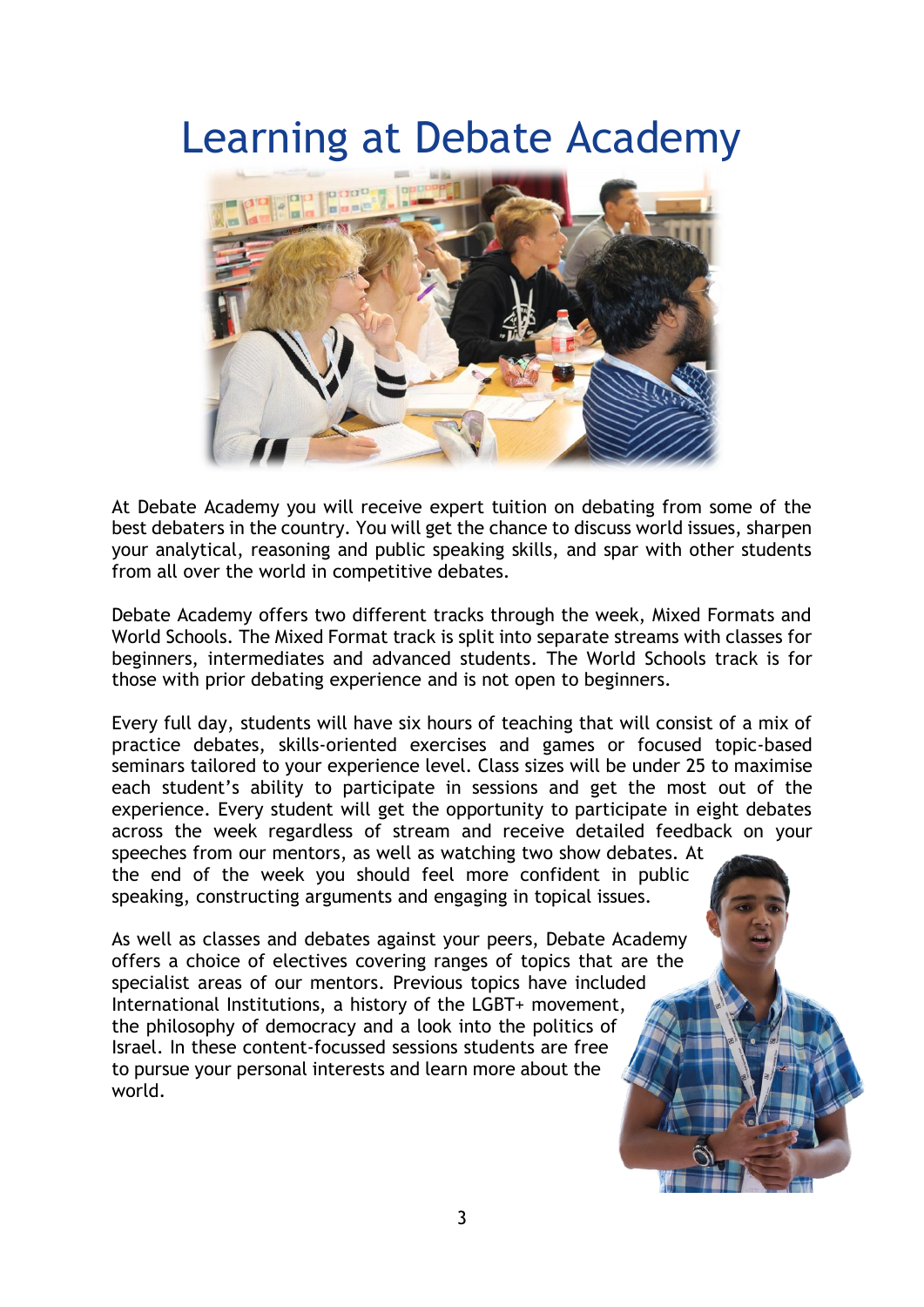## Which 'Track' is for Me?

There are two different 'tracks', or pathways that students can take at Debate Academy. The track you choose, along with your current debating ability, will define which class you are in for the duration of the course.

#### Mixed Formats track

Students in the mixed formats track will learn and practice in three different debating formats that are commonly used in UK debating competitions. Knowledge of any given format is not necessary prior to arrival, regardless of what ability level you are in, as quick re-caps and primers on the formats will be given. If you are interested however, links explaining the formats are provided below.

The first format is the ESU's *Schools' Mace Extended Mace* format. This is the format that is used in our national tournament, the ESU Schools' Mace, the largest debating competition for schools in England. For more information on how the format works, you can look [here.](https://www.esu.org/wp-content/uploads/2019/06/Extended-Mace-Format-Schools-Mace-2019.pdf)

The second format is *British Parliamentary* debating. This is the format used by most university organised debating tournaments around the United Kingdom including those organised by the Cambridge and Oxford Unions. A guide explaining how this format works, written by the Cambridge Union for their schools' tournament, can be found [here.](https://cambridgeuniondebating.files.wordpress.com/2017/07/bp-format-and-basic-argumentation.pdf)



The final format taught is the *World Schools* format. This is the format of the World Schools' Debating Championships as well as most international competitive debating. The ESU guide to this format can be found [here.](http://www.esu.org/wp-content/uploads/2019/01/Introduction-to-World-Schools-format-guide.pdf)

The mixed formats track normally has approximately 100-110 students in six separate classes, placing students with similar experience together.

### World Schools track

In this track, students will exclusively learn the *World Schools* format. Frequently taught by speakers who previously represented their country at the World Schools Debating Championships, this track is ideal for students with prior debating experience wanting to get to grips with how the world championship format works or hone their skills in advance of national trials. This track is not open to complete beginners. In addition to the format guide above, more can be found out about the ESU's World Schools programme on our website [here.](http://www.esu.org/our-work/world-schools-debating)

The world schools track normally has approximately 25-30 students in two classes, placing students of similar experience together.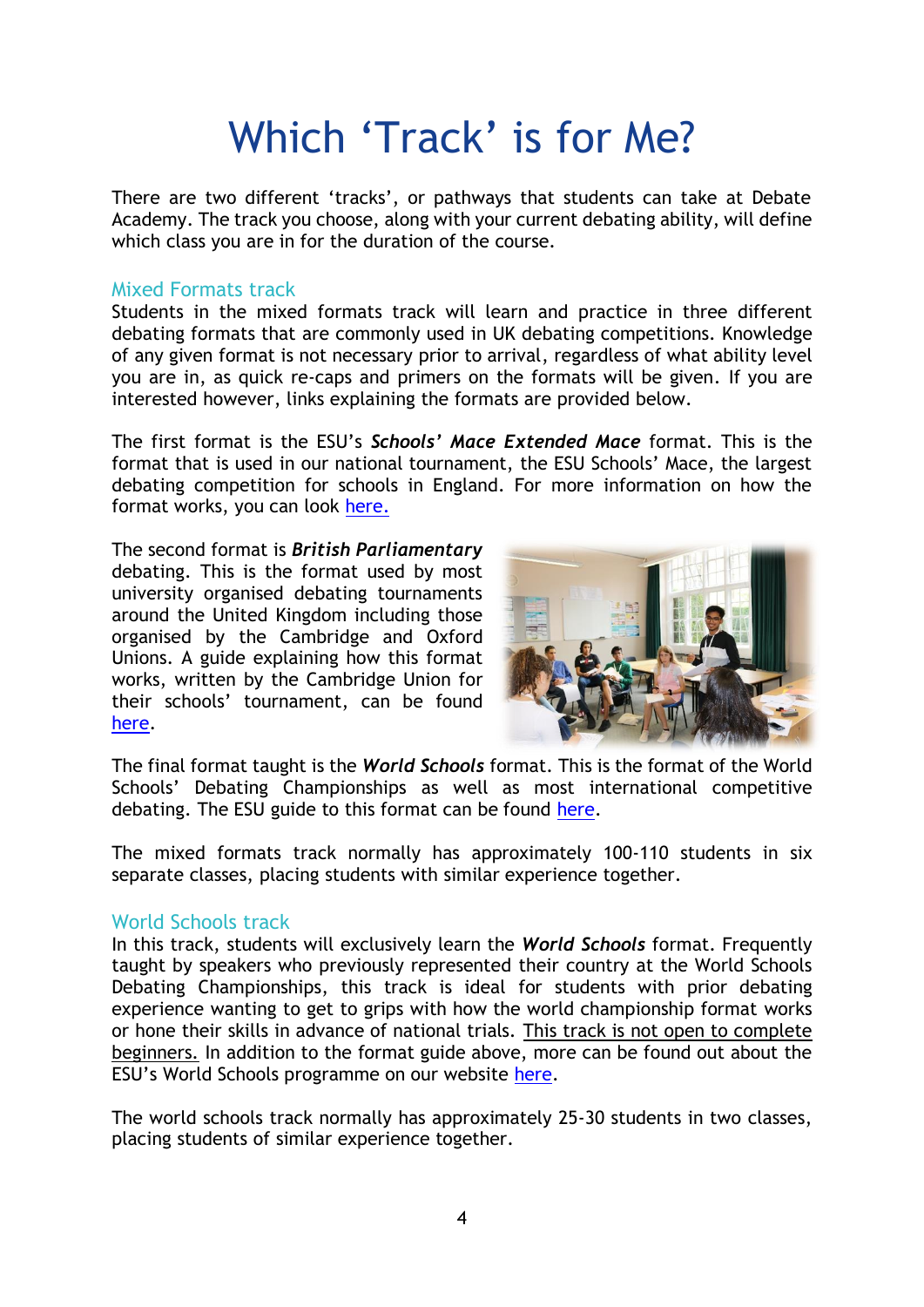## Which 'Stream' is for Me?

Whilst applying to Debate Academy you will be asked to tell us more about any debating and public speaking experience you have, as well as let us know what level you think you're at. As well as being assigned to the track you want, we will take this information and make sure you are in the right ability stream. This section is a handy guide for what those things mean. We get plenty of students from all categories at all age ranges every year so you'll always find others at your level.



*Lower Intermediate* – Whilst you might not have debated regularly before, this level is appropriate for people that have participated in similar activities or have done one or two tournaments. If you have some previous experience of Model United Nations, Youth Parliament or Public Speaking, for instance, then this is the right level for you. Here you will get your first taste of what it's like to start debating regularly and to get to understand how debating works at a deeper level. This will be a great place to hone your skills.

*Upper Intermediate* – Students that regularly compete will feel right at home here. Spar with other students, learn advanced tactics to give you that competitive edge and learn how to prepare for tournaments. If you are student looking to make the jump into the top levels of debating, then this is the category for you.

*Advanced* – Each year many of the top schools' debaters come to compete against one another and stretch themselves even further at Debate Academy. If you're a serious debater looking at how to go from tournament finalist to tournament champion or are soon to be trialling for a spot on your country's international team, then this is the best experience you can get.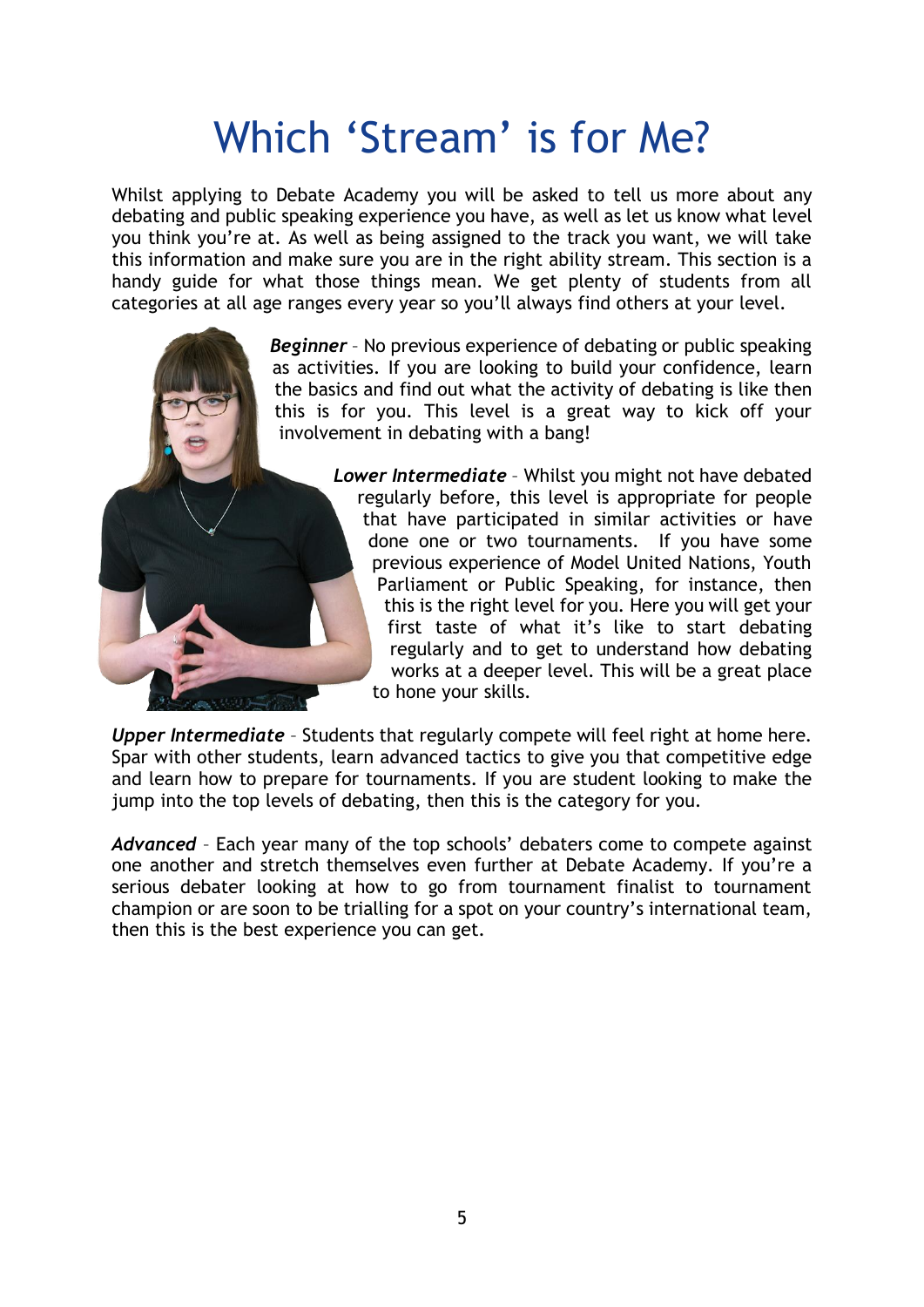### Living at Debate Academy



Debate Academy is a residential summer school in which all students will be staying in the boarding facilities provided by Stamford Endowed Schools. Stamford School and Stamford High School are located in the picturesque town of Stamford. This section will give you a little bit more detail about what the facilities look like.

#### Accommodation

Students will be split across Stamford School and Stamford High School in seven of the newly refurbished boarding houses. The two sites are a short ten-minute walk apart. All teaching, activities and catering will be at Stamford School. Students staying at Stamford High School will be escorted across every morning by members of ESU staff and will be escorted back to their accommodation in the evening.

All boarding houses have dedicated communal areas with televisions, pool tables and musical instruments for the students to enjoy in their leisure time.



Rooms are a mix of dormitories, double rooms and single rooms. The priority order for allocating single rooms will be as follows:

- 1. Individual needs (e.g. medical requirements)
- 2. Older students will then be allocated a single room first
- 3. Finally, students will be randomly allocated into single gender rooms/dormitories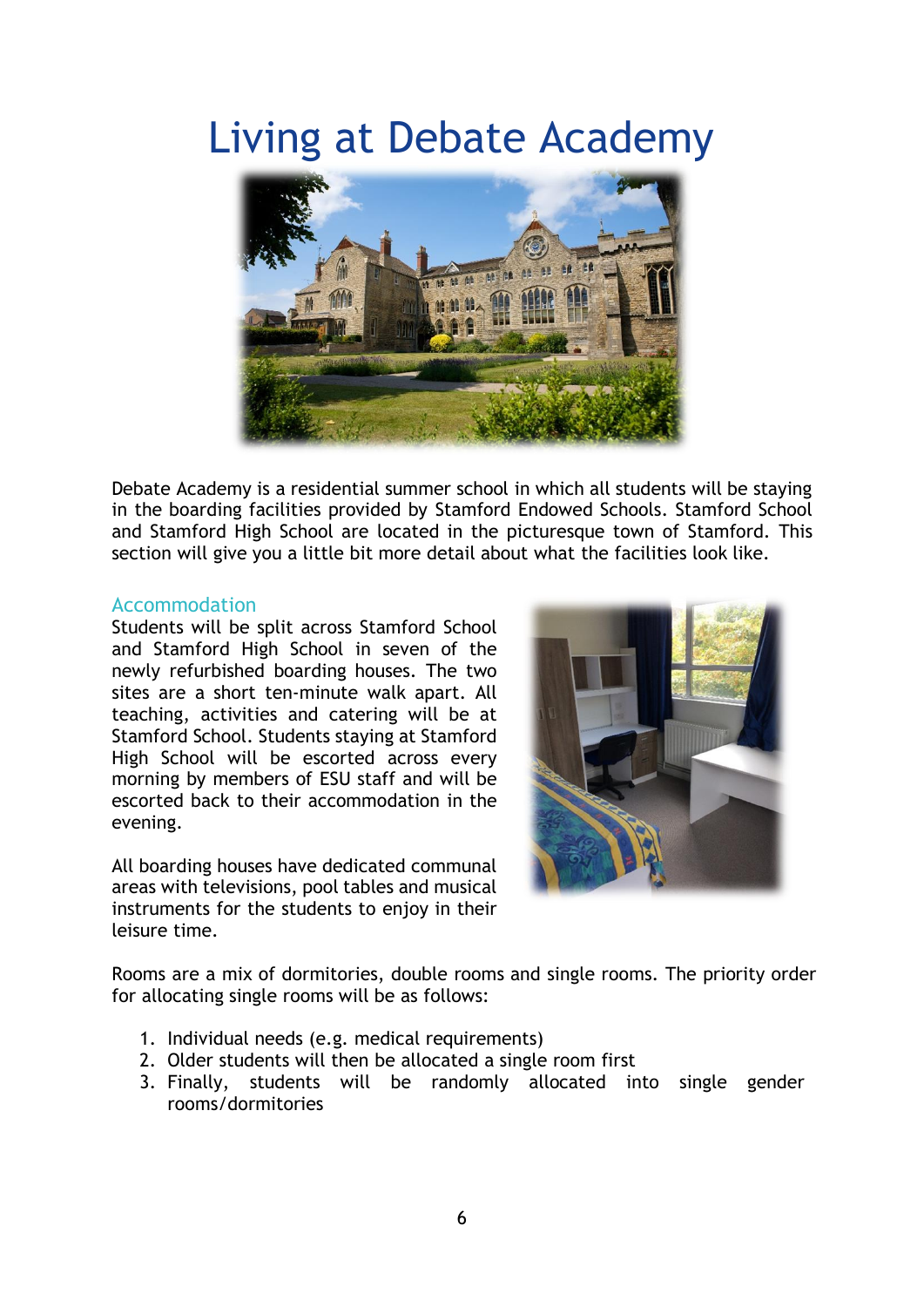Whilst all boarding houses will be co-ed, we ensure that all rooms are single gender and students will be able to access male/female/gender-neutral shower and toilet facilities.

#### Food

All on-site catering is provided by Stamford Endowed Schools in the large communal dining hall at Stamford School. Each day a choice of hot or cold breakfasts is provided, along with lunch and dinner. We also provide fresh fruit and squash each day to keep students in top condition for their classes.

We cater for most dietary requirements; however, we are sadly unable to provide kosher meals. If you have these requirements, we instead recommend that you sign up for the vegetarian meals.

#### Free time and socialising



Each evening students will have a series of social options available to them organised by our mentors. After dinner each night our mentors share a selection of the hobbies that drive them outside of debating that students can choose to take part in. Some of the previous options have included a walk around the local town, stage-fighting and drama, ballroom dancing and bridge. This is a great opportunity for students to learn new hobbies and relax after a day of debating.

In addition to this, so that students can meet new people, we run socials that everyone takes part in, including sports night, quiz night and on the first day an evening of ice-breaker games.

In the breaks during the day students can walk around the beautiful Stamford School grounds and socialise with friends. Light refreshments in the form of squash, water and fruit will be provided each day during break times.

#### Student Welfare

We are committed to making sure that Debate Academy is a safe and happy space for all students during the course. In order to ensure that students feel safe, we have a range of policies in place, including the following:

We are happy to accommodate any health-related issues (mental or physical) that we can throughout the course, and if there are requirements that may impact on the student's well-being we ask that this is communicated to us in advance so that we can plan accordingly.

We do not directly monitor students at all times – students are however, expected to remain on the school site unless they are given permission to leave by a member of ESU staff. Students will be expected to adhere to a curfew to be in their rooms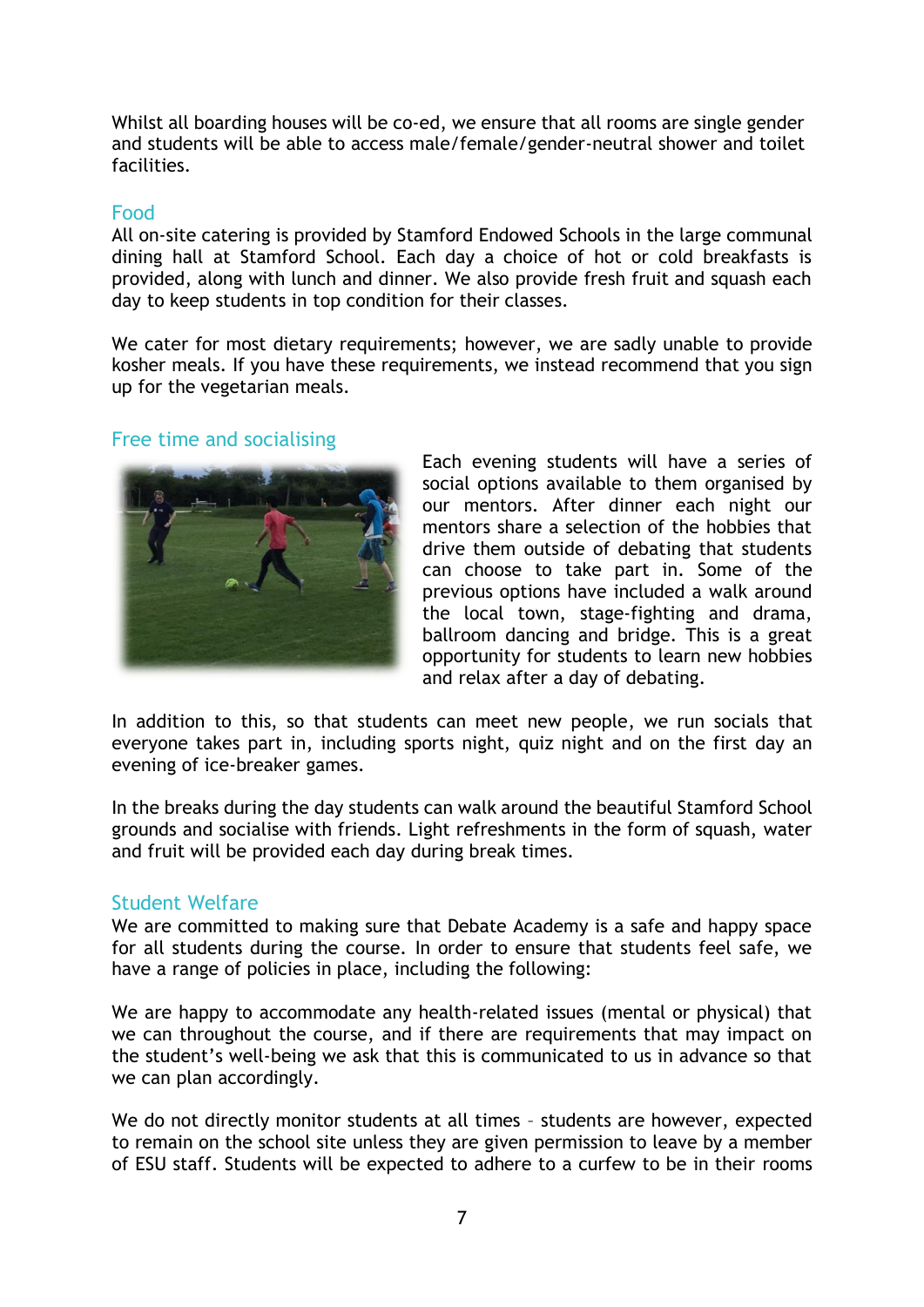and attend all classes where they will be registered each night as well. Whilst for some of the older students this might feel restrictive it is necessary for the sound running of the course.

Finally, if a student does have issues whilst at Debate Academy, in addition to multiple qualified first-aiders being on site and available at any time we also have dedicated welfare points of contact to allow you to securely express anything that is bothering you during your stay.

All mentors are DBS checked and have completed online training in safeguarding best practice.